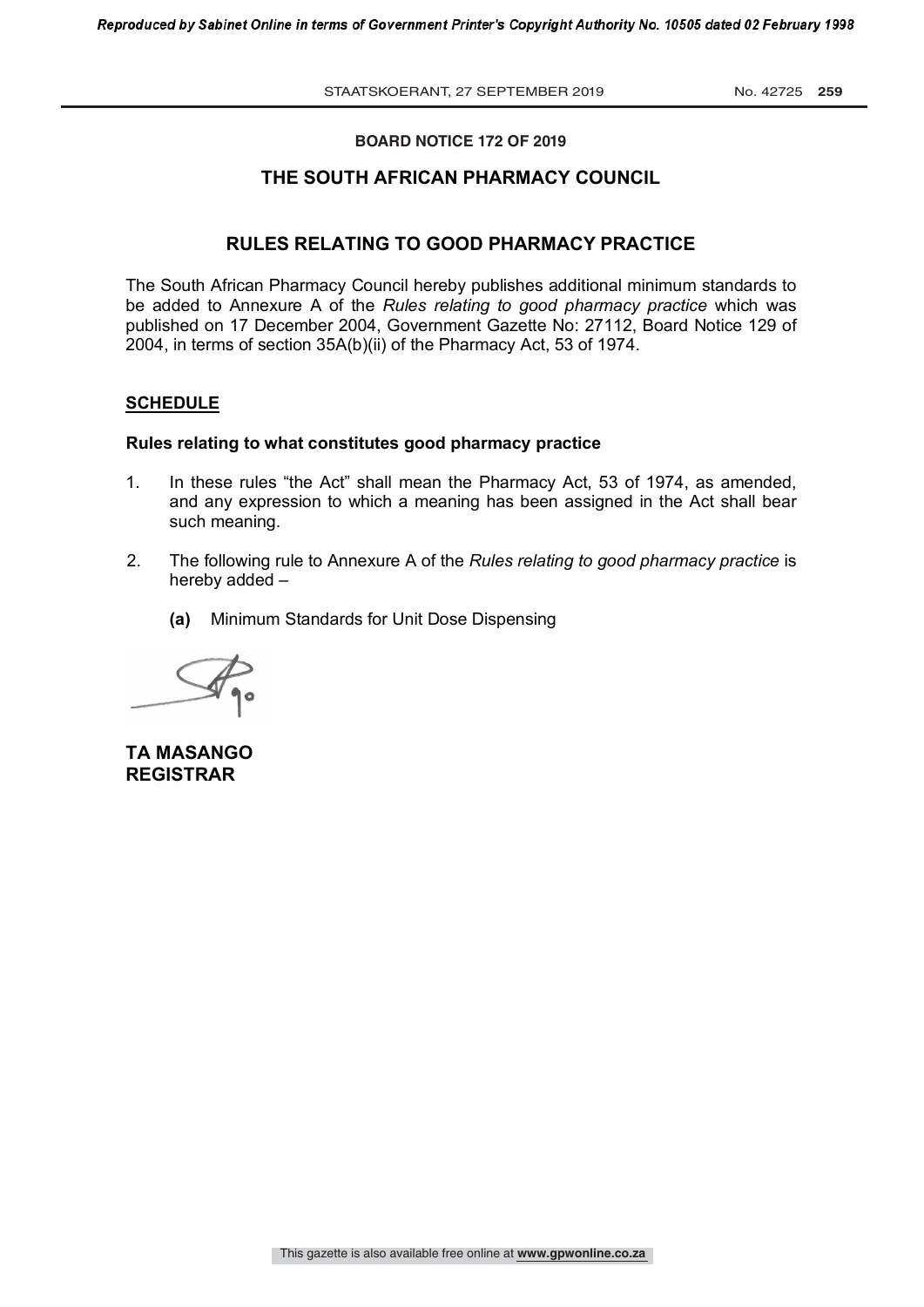# **MINIMUM STANDARDS FOR UNIT DOSE DISPENSING**

# **1. Definitions**

**Unit dose dispensing (UDD)** is a process where individual doses of different medicines are dispensed or re-dispensed into a container (UDC; see below), ready for administration to patients, involving a manual or an automated system and that includes but is not restricted to other international definitions e.g. the multicompartment system.

**Unit dose container** (UDC) – is a container used for the dispensing or redispensing of medicines according to its administration time for a specific patient and/or a caregiver to administer and that includes but is not restricted to other international definitions e.g. multi-compartment compliance aids.

### **2. Preamble**

The use of original packs of medicines, supported by appropriate pharmaceutical care, is recommended as the preferred intervention for the supply of medicines in the absence of a specific need for a unit dose container (UDC). UDCs may however be of value for some patients who have been assessed as having practical problems in managing their medicines and/or maintaining independent healthy living. Each patient's needs must be assessed on an individual basis and any intervention must be tailored to the patient's specific requirements.

The removal of a medicine from the manufacturer's original packaging and it being dispensed into a UDC, can affect its stability. Pharmacists and pharmacy support personnel (PSP) must recognise that any dispensing or re-dispensing of medication from the manufacturer's original packaging into a UDC may involve risks and as such, the dispenser or re-dispenser must take full responsibility for the decision to use UDD.

#### **3. Purpose**

The purpose of this standard is to provide guidelines to pharmacists and PSP when medicines are dispensed or re-dispensed as individual unit doses for a particular patient, to facilitate administration with the aim of improving adherence to therapy.

Minimum standards specifically relating to UDD and the use of UDCs are intended to guide pharmacists and PSP on the legal requirements to be taken into consideration when dispensing or re-dispensing medicines in a container as individual unit doses.

# **4. General considerations**

- (a) All relevant legislative requirements for dispensing must be met when UDD is applied.
- (b) UDD may NOT be performed in manufacturing pharmacies, wholesale pharmacies and by licensed dispensers.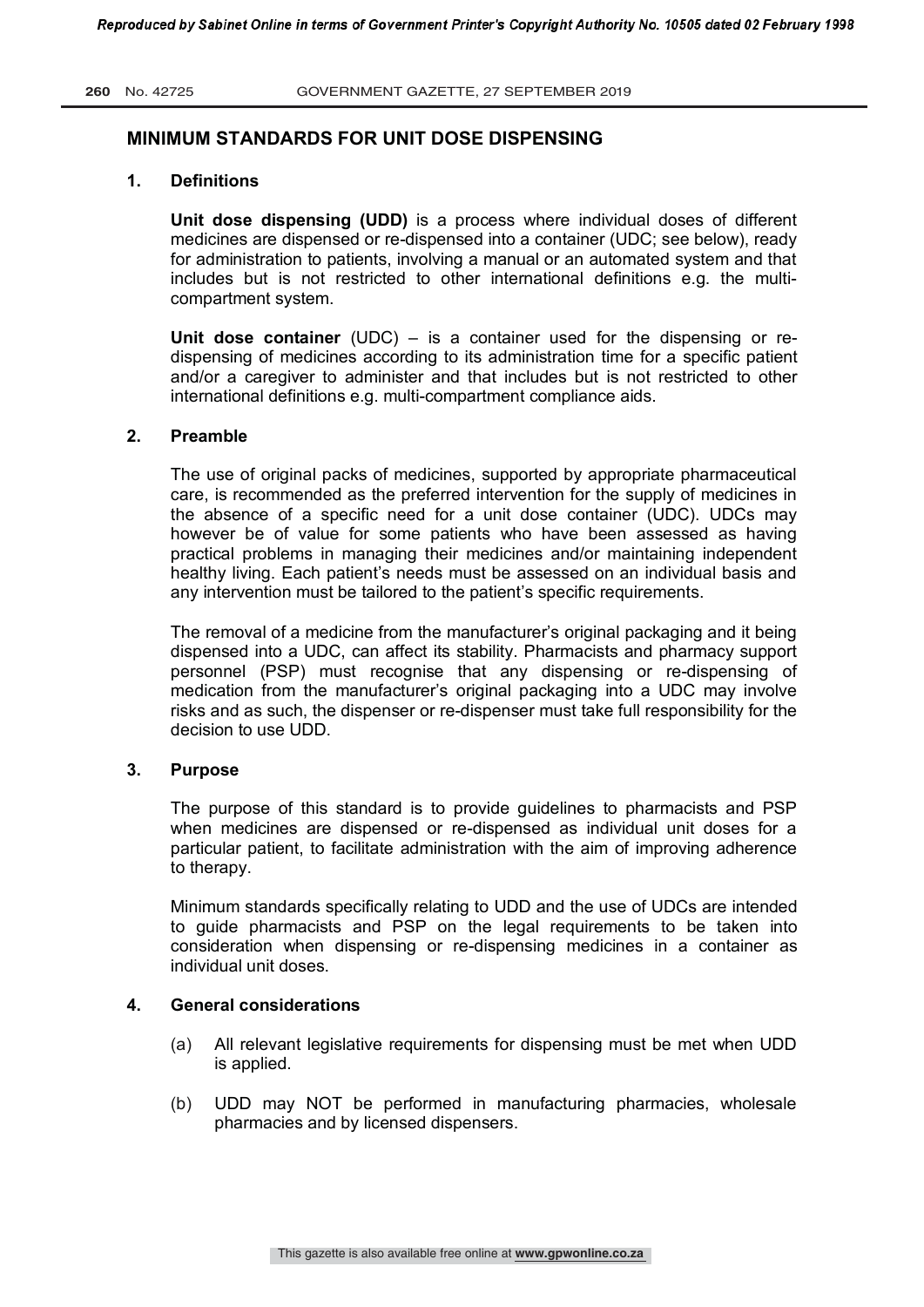STAATSKOERANT, 27 SEPTEMBER 2019

No. 42725 261

- $(c)$ Pharmacists must be in possession of either the latest original prescription concerned or a legal copy thereof at the time of dispensing or re-dispensing medicines into UDCs.
- $(d)$ Medicines being dispensed into an UDC may only be dispensed in a quantity that will not exceed the number of doses prescribed for 30 consecutive days from the dispensing date. Further, the expiry date of the medicine must also be taken into consideration.
- The date of dispensing and the statement "Use within 30 days" must be  $(e)$ clearly indicated on the label.
- $(f)$ Medicines which are considered to be unstable or unsuitable when dispensed together, should not be packed into a UDC.
- $(q)$ Under no circumstances, may medications intended for different administration times be dispensed into a single compartment (for illustrative purposes, see Fig 1 for an example).





#### 5 **Specific Considerations**

#### $5.1$ The clinical needs and supportive care of the patient

- $(a)$ In the case of a child under the age of 12 years, the guardian must give their consent, prior to supplying medicines by means of UDCs.
- $(b)$ In the case where a person is subjected to curatorship in terms of the Mental Health Care Act 17 of 2002, the curator will be expected to give consent, prior to the patient being supplied medicines using UDCs.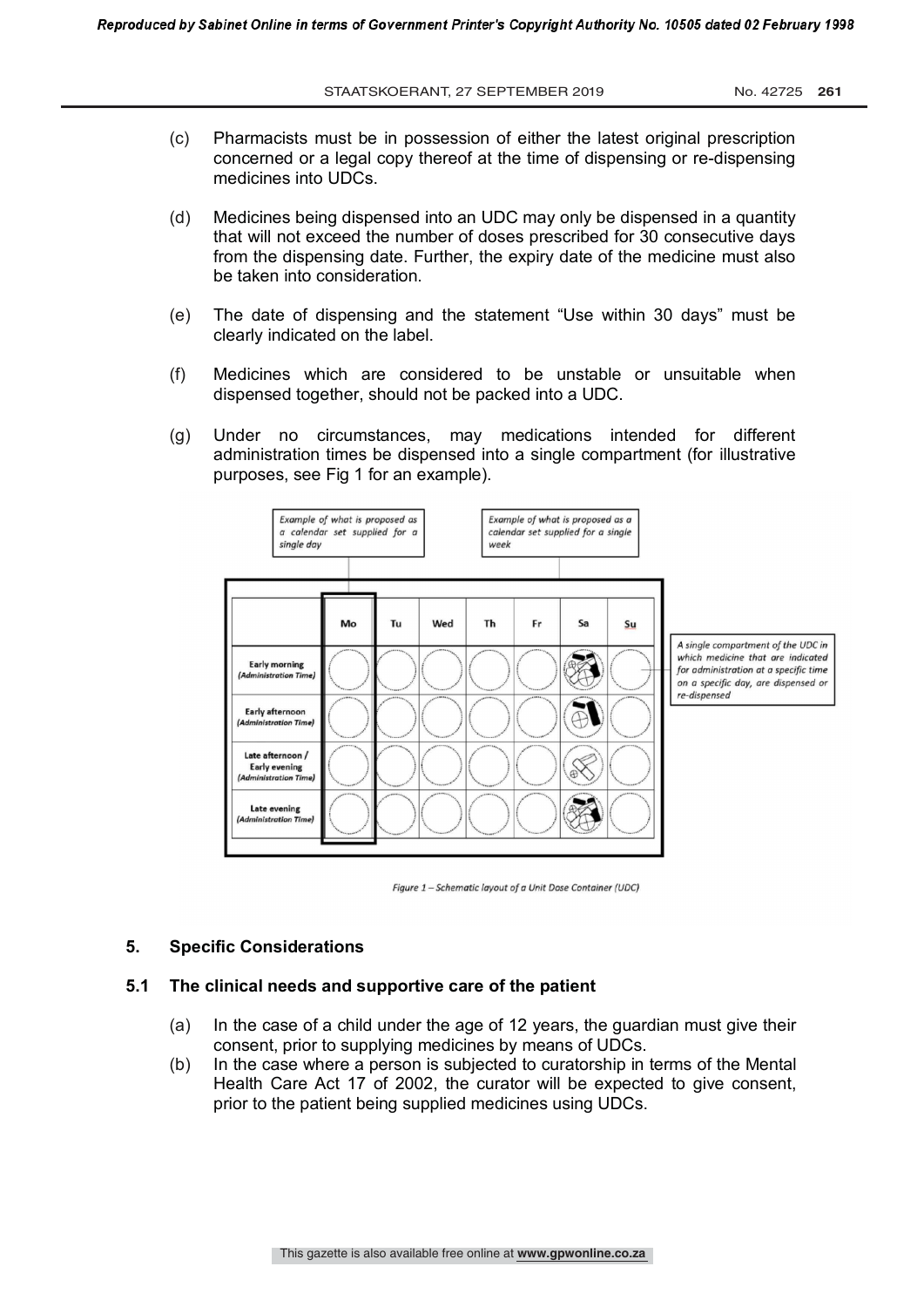- (c) The patient must give his/her informed consent prior to being supplied medicines using UDCs and he/she will have the option to opt out.
- (d) The patient, or his or her agent or caregiver, must be able to manage the medication and ensure adherence to the treatment regimen.

# **5.2 The types of medicines used**

- (a) The following should be considered when determining the suitability of medicines for dispensing in UDC:
	- (i) the stability of the medicine;
	- (ii) cross-contamination;
	- (iii) potential for chemical and physical interactions between medicines and/or the container; and
	- (iv) the relative duration of time that the medicines will be packed together, taking into consideration that this time must not exceed 30 days.
- (b) The UDD pharmacist remains responsible for any decisions to dispense medicines into UDCs. The following is a general guideline pertaining to solid dosage forms that should NOT be dispensed into a UDC (the list is not comprehensive and should be elaborated on based on the professional discretion of the UDD pharmacist):
	- (i) Soluble, effervescent and or dispersible tablets;
	- (ii) Chewable, sub-lingual and buccal tablets;
	- (iii) Moisture sensitive and hygroscopic preparations;
	- (iv) Medicines of which the dose may vary frequently depending on test results, e.g. digoxin or unstable INR with warfarin;
	- (v) Medicines that may be harmful when being handled, e.g. cytotoxics;
	- (vi) Medicines that are subject to storage in the fridge, thermolabile medicines, and medicines that require special storage;
	- (vii) Medicines intended for "as required" use;
	- (viii) Medicines that have special administration instructions and that must be identified individually in order to ensure its safe administration, e.g. alendronate, methotrexate, high dose glucocorticoids intended for acute use, etc.; and
	- (ix) Medicines included on the list of non-substitutable medicines.

# **4.3 Dispensing or re-dispensing medicines into UDCs**

- (a) Dispensing or re-dispensing into UDCs must be performed by pharmacists or PSP operating under the direct supervision of a pharmacist in a pharmacy;
- (b) A suitable quality control system must be in place to check and control the quality of the procedures and end results relating to the dispensing or re-dispensing of medicines into a UDC;
- (c) The premises and layout of the facility in which UDD are performed, as well as the process of UDD itself must adhere to and be in accordance with GPP;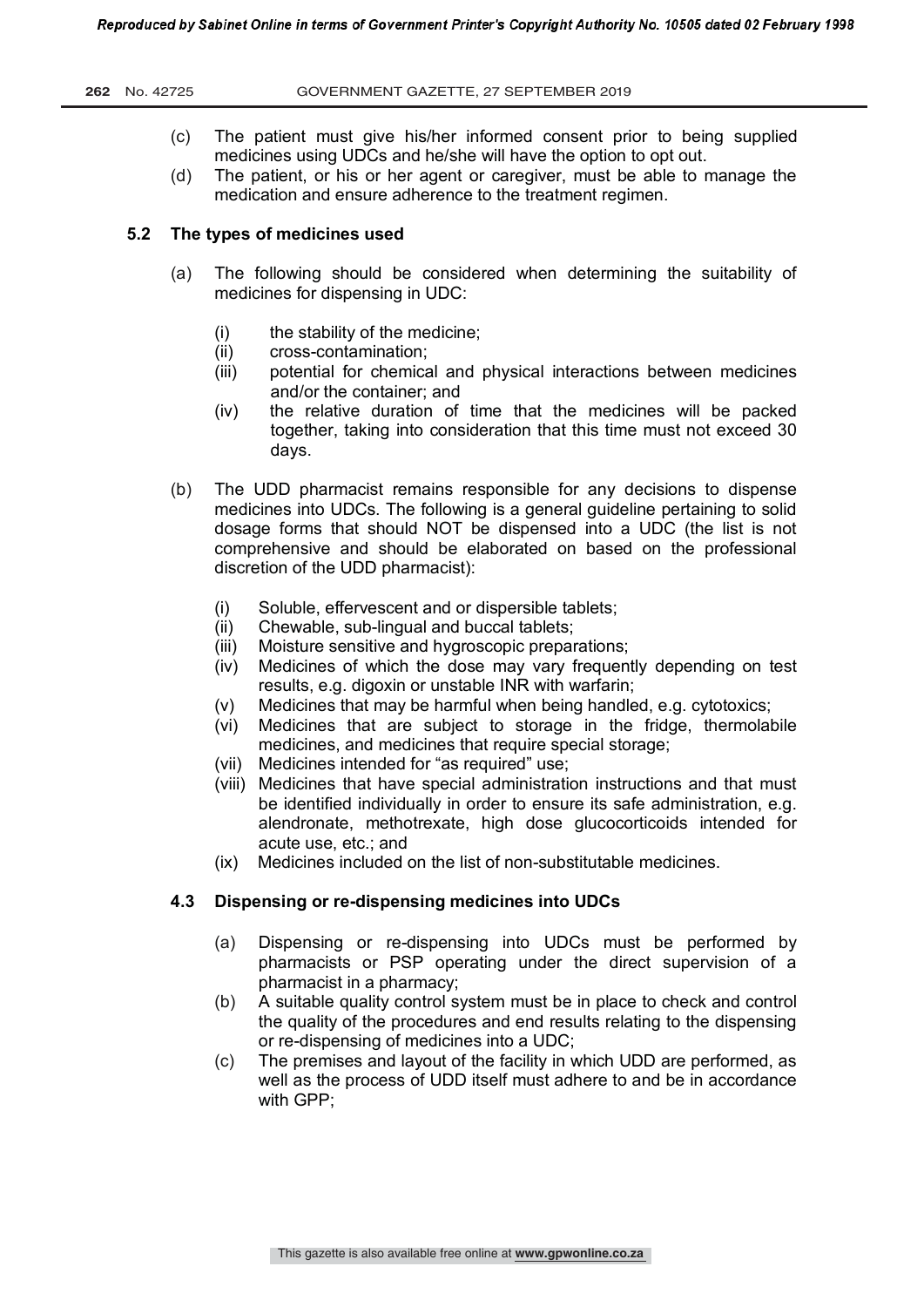STAATSKOERANT, 27 SEPTEMBER 2019 No. 42725 263

- (i) If an automated or semi-automated system is used, the equipment must be operated according to a relevant SOP(s); and
- (ii) The UDC packaging material must be moisture resistant, airtight, and tamper evident.

# **5.4 Labelling and patient information**

- (a) The label that accompanies a calendar set of UDCs (refer Fig 1), e.g. a UDC set supplied for one day, one week or one month, must:
	- (i) be clear, legible and indelible;<br>(ii) include the statement 'Keep or
	- include the statement 'Keep out of reach of children'
	- (iii) comply with Regulation 10(6) of the General Regulations published in terms of the Medicines Act; and
	- (iv) include any cautionary and advisory instructions that might be relevant.
- (b) Each medicine, as well as its intended time of administration, must be clearly identifiable;
- (c) The instructions for the use of the container must be simple and unambiguous;
- (d) In cases where it is not possible to include all information on the UDC label, additional information must be provided in a separate information leaflet.

# **5.5 Record keeping**

- (a) A record of each UDC prepared for a particular patient must include:
	- (i) the name, dosage form, strength and dose of each medicine **dispensed into each section or compartment of the UDC;**
	- (ii) the name of the person/s who dispensed or re-dispensed the prescription and prepared the UDC;
	- (iii) the date of dispensing or re-dispensing of the medicines into an UDC; and
	- (iv) the reference number linking the medicines dispensed or redispensed into the UDC to a particular patient and the relevant prescription.

# **5.6 Disposal of unused medicines**

Patients must be advised that medicines that have been dispensed or redispensed into an UDC that have not been used within 30 days of the unit dose dispensing or re-dispensing date, should be returned to the pharmacy for disposal in accordance with legislation.

# **5.7 Standard operating procedures**

The following must be included in an SOP, but will not be limited to: